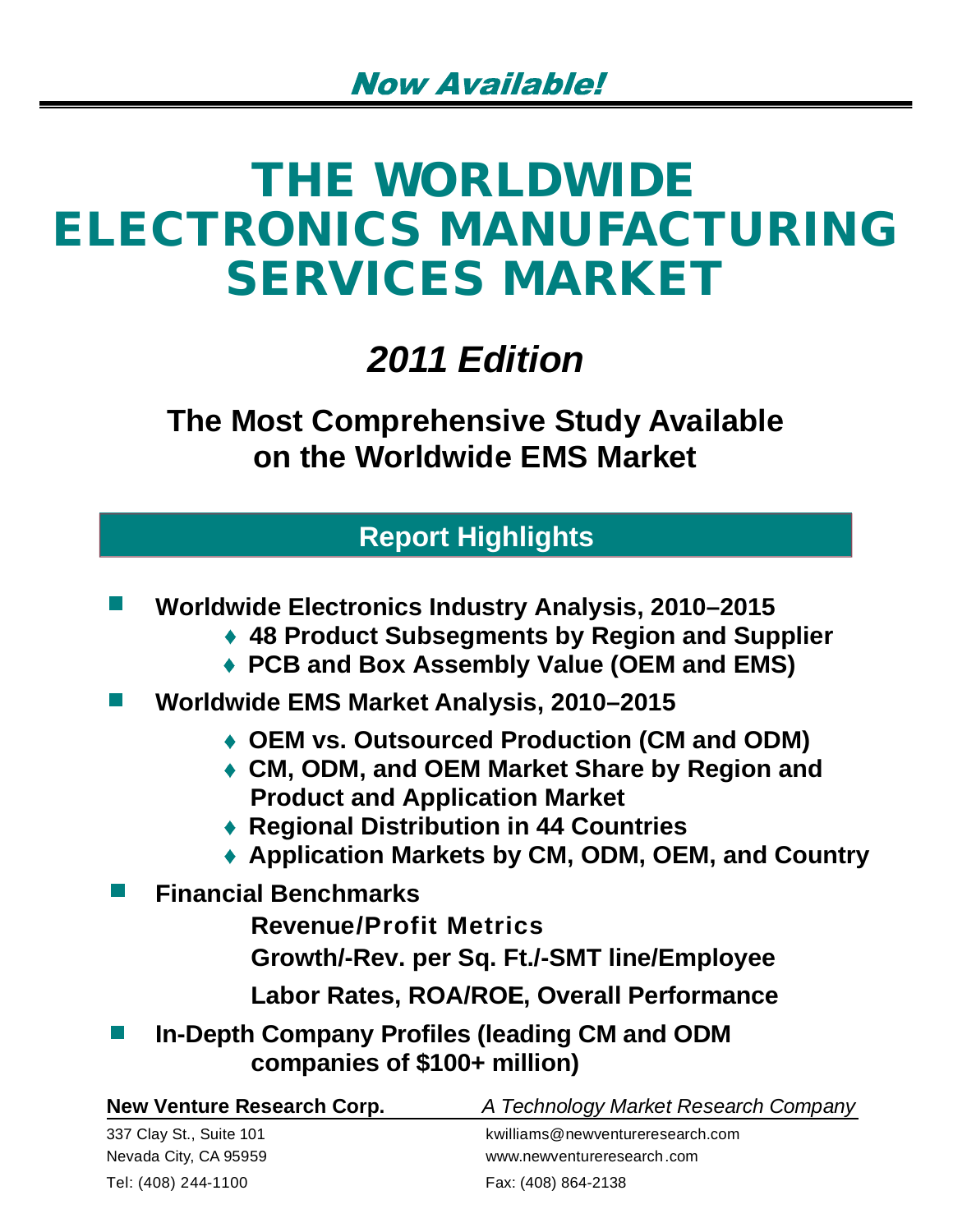## **Synopsis**

The worldwide electronics manufacturing services (EMS) market exploded in 2010, expanding by over one-third and recovering from the eight percent decline in 2009. Obviously, some of this growth is catching up after the freeze in spending that took place, yet the growth only confirms the promising potential of this robust market. **New Venture Research (NVR)** has followed this industry for over 20 years and is pleased to offer - *The Worldwide Electronics Manufacturing Services Market, 2011 Edition*—the most

comprehensive market research report on the EMS industry. Each year, our report focuses on the leading players, market segments, total available market (TAM), and emerging opportunities going forward.

The report begins with a forecast of the worldwide electronics assembly market in terms of cost of goods sold, thus providing a baseline for the manufacturing cost of electronics products. This forecast is developed by looking at 48 individual product segments in the automotive, communications, computer/peripherals, consumer, industrial, medical, and aerospace and defense industries. NVR calculates that total electronics assembly value was \$1.1 trillion in 2010 and will grow to over \$1.5 trillion in 2015–a 7.3 percent growth rate. Fueled by this huge market, NVR believes that the EMS industry will grow from \$371 billion in 2010 to \$660 billion in 2015 (see figure).

To support this conclusion, the report analyzes the EMS industry in a variety of ways. First, the report reviews the total market for EMS and OEM electronics assembly by industry and product. Second, the report analyzes the EMS industry, including a breakdown of the market leaders and relative share by industry and region. Third, the market opportunity for emerging growth is presented by product and country. Although this industry largely began in North America, Asia has become the dominant region for assembly, yet this trend is now changing. The most promising product opportunities are analyzed and forecasted.

All of these products and markets are analyzed from 2010–2015 in terms of EMS revenue, TAM revenue, and regional trends by country and cost. No other report gives such detail by country and product opportunity. This database is also sold in Excel format to allow for easy internal analysis of the critical data.

The report includes an EMS financial performance analysis and examines a variety of critical financial metrics for the best-performing companies. A chapter also details EMS mergers and acquisitions for the past few years and the impact on their growth of the industry.

The report concludes with profiles of selected CMs and ODMs (94 leading companies) from all over the world. These reviews summarize the market focus of each company, its leading customers, and each company's financial performance statistics. The intent of these profiles is to serve as a global directory and competitive analysis tool.



*The Worldwide Electronics Manufacturing Services Market, 2011 Edition* is the product of thousands of hours of research. The report sells for \$2995, with extra single-user licenses at \$250 (contact us concerning corporate licensing). This report is only available in PDF format and is delivered by email. With the purchase of the report, an Excel spreadsheet of all tables and a PowerPoint presentation highlighting key findings may also be obtained for an additional \$500 each.

## **About the Author**

**Randall Sherman** is the president and principal analyst of New Venture Research Corp., a technology market research and business consulting firm focused on the EMS and OEM electronics manufacturing industries. Mr. Sherman has more than 25 years' experience in technology and business research. He began his career as a telecom network design engineer and holds an undergraduate degree in Astrophysics. He has held senior positions at various market research firms, including Creative Strategies, Frost and Sullivan, and BIS Strategic Decisions. Mr. Sherman holds an MSEE from the University of Colorado and an MBA from the Edinburgh School of Business.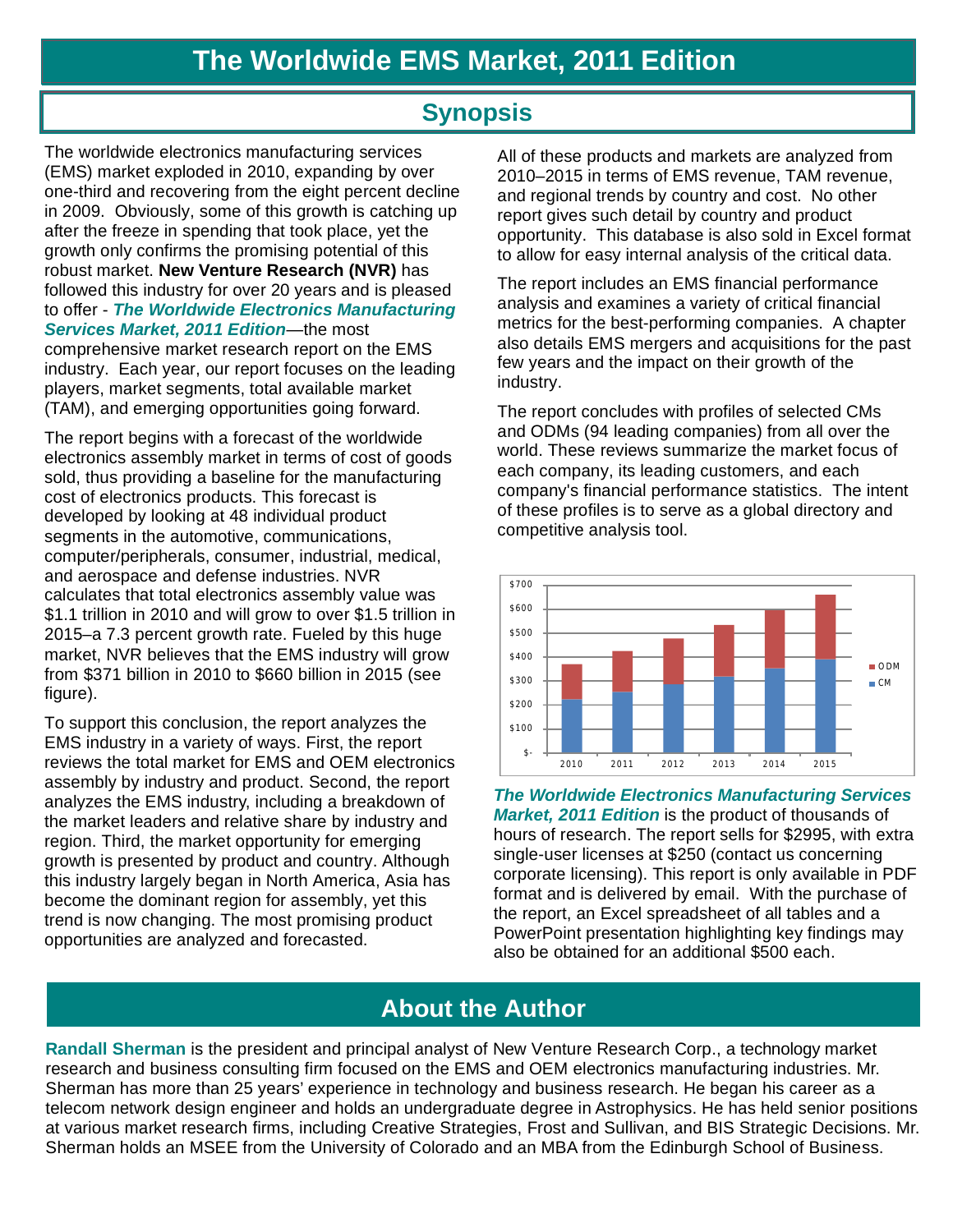## **Table of Contents**

#### **Chapter 1: Introduction**

**Objectives Organization Methodology**

#### **Chapter 2: Executive Summary**

**Worldwide Market Forecast Regional Market Share Application Market Share EMS Market Share EMS Performance**

#### **Chapter 3: Worldwide Electronics Industry**

#### **Forecast**

**Overview World Economic Outlook Summary Forecast Product Forecasts Automotive Communications Computers Consumer Industrial Medical Aviation, Defense, Other Transportation**

#### **Chapter 4: Industry Structure, 2010**

**The Worldwide OEM Market for Electronics Products Manufacturing Sources for Electronics Products OEM Market by Industry Segment EMS Market by Business Source EMS Statistics by Company Size Regional Market Share Americas EMEA APAC Industry Segment Market Share Automotive Communications Computer Consumer Industrial Medical Commercial Aviation Military/Defense, Other Transportation Worldwide EMS Market Share**

#### **Chapter 5: Industry Forecast, 2010–2015**

**The Worldwide OEM Market for Electronic Products Manufacturing Sources for Electronics Products OEM Market by Industry Segment EMS Market by Business Source Regional Market Share by Country and Segment Market Application Segment Forecast Total Available Market by Product**

#### **Chapter 6: Financial Benchmarks**

#### **Overview**

**Financial Performance Benchmarks Sales Growth Net Income Gross Margin Return on Assets Return on Equity Revenue per Employee Revenue per Square Foot Other Performance Metrics Earnings per Share Growth Summary Performance Rating Wage Rates by Country**

#### **Chapter 7: Mergers and Acquisitions**

**Recent Activity Acquisition Classes and Valuations OEM Opportunities**

#### **Chapter 8: Company Profiles**

**3CEMS Ability Accellent Accton Alco ASTEEL/FLASH Balda Solutions Benchmark Beyonics Celestica CEMS Cicor COB Compal Comm. Compal Elect. Computime Connect Creation CTS D-Link Delta DRS Elcoteq Elite EliteGroup EN Enics EOLANE EPIC EPIQ ESCATEC Fabrinet**

**Flextronics Foxconn-Hon Hai GigaByte Hana HTC IMI Inventec Jabil KeyTronicEMS Kimball Kitron Kontron LaBarge LACROIX Lite-On Mack MC ASSEMBLY Micro-Star MiTAC Morey Nam Tai New Kinpo Neways NOTE OnCore OSE Pantech PartnerTech PCI Pegatron PKC**

**Plexus Qisda Quanta Sanmina-SCI Scanfil Selcom Shenzhen Kaifa SigmaTron SIIX Simclar SMTC SRI Radio Sumitronics Suntron SMTH SVI Sypris Tatung Topscom TPV TT Electronics UMC USI Venture VIDEOTON V.S. Industry VTech Wistron WKK Wong's Zollner**